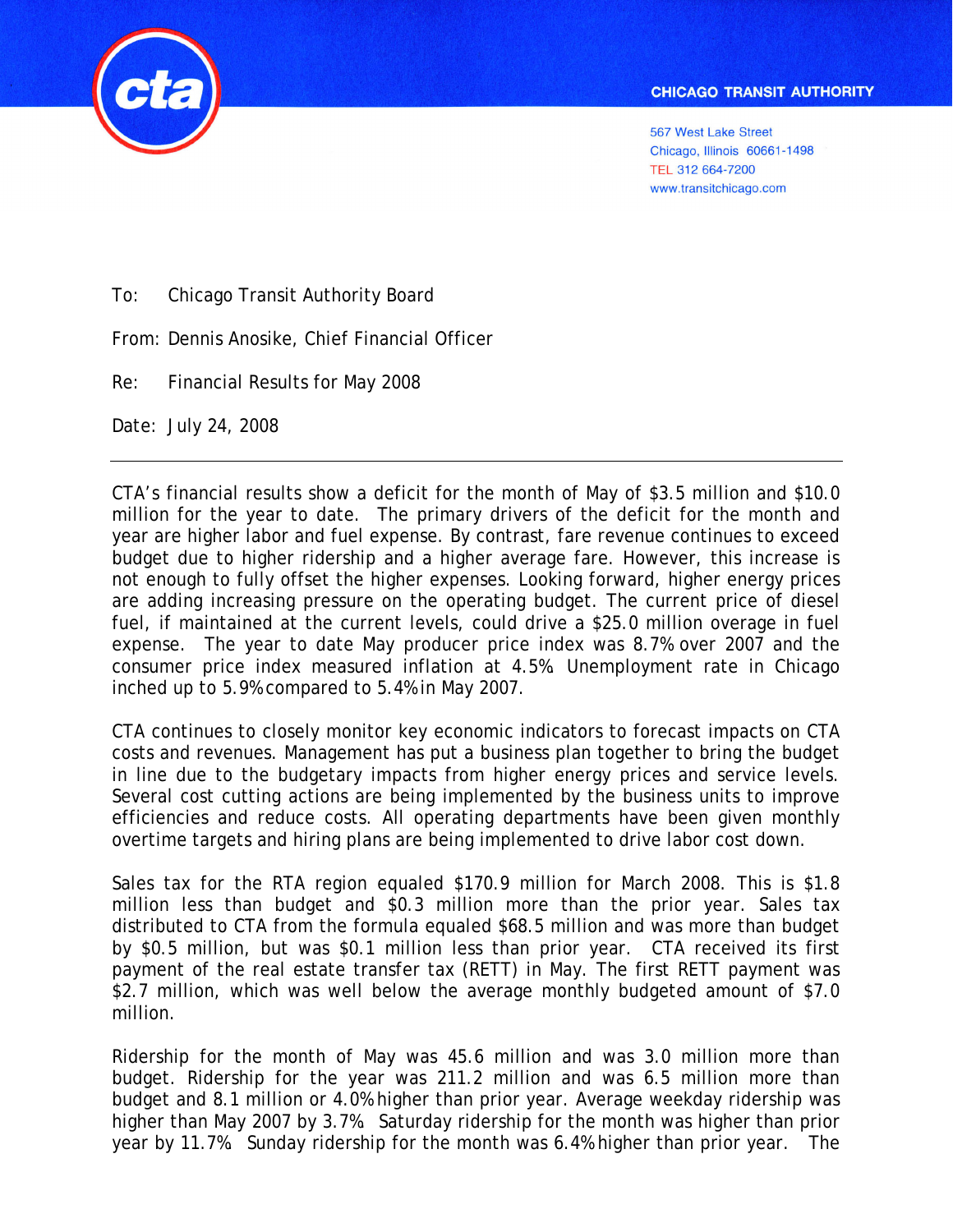average weekday, Saturday and Sunday ridership for the year exceeded prior year by 3.1%, 6.3% and 4.4%, respectively, due to strong ridership on the bus system. Ridership taken with passes was 0.6% lower for the month primarily due to lower reduced fare riders as a result of the seniors ride free program. Pass ridership was 2.8% higher for the year to date.

Bus ridership for the month of May was 29.0 million. This was 2.3 million or 8.7% more than budget and was 1.3 million or 4.6% more than May 2007. Rail ridership for May was 16.6 million and was 0.7 million or 4.4% more than budget and was 0.1 million or 0.7% more than prior year. For the year to date, bus ridership was 133.1 million and was 5.9 million or 4.6% more than budget and was 6.7 million or 5.3% more than prior year. Rail ridership was 78.1 million and was over budget by 0.6 million or 0.8% and was higher than prior year by 1.4 million or 1.8%.

Public Funding Required for Operations for the month was \$54.9 million, \$3.5 million more than budget resulting in a \$3.5 million budget deficit for the month. For the year to date, public funding was \$276.9 million and was \$10.0 million more than budget.

Recovery Ratio, which measures the percentage of operating expenses CTA funds from internally generated revenues, was 47.47% for the month and was unfavorable by 0.85 percentage points primarily due to higher operating expenses than budgeted. For the year to date, recovery ratio was 46.47% and was 0.58 percentage points less than budget.

Operating Expenses for the month equaled \$100.6 million and were \$5.6 million more than budget. For the year, operating expenses were \$497.6 million and were \$15.3 million or 3.2% more than budget. The current month unfavorable variance is primarily a result of higher labor, material, fuel and other expenses.

Labor Expense was \$71.2 million for the month of May and \$366.1 million for the year. This was \$1.4 million more than budget for the month and was \$14.3 million higher for the year due to overtime required for snow removal, maintenance of the fleet and track, an increase in service and the delayed implementation of the nonrevenue fleet maintenance by the City fleet department. For the month of May, Bus and Rail STO labor was \$2.7 million and \$1.2 million over budget, respectively.

Material Expense was \$7.7 million for the month and was over budget by \$0.9 million or 12.6%. For the year to date, material expense was \$34.3 million and was \$0.6 million or 1.6% less than budget due to capitalizing parts issued for the rail fleet that qualify as associated capital maintenance items under FTA guidelines. Compared to prior year, material expense is \$0.7 million or 1.9% lower primarily due to the 2008 material capitalization.

Fuel for Revenue Equipment was \$7.8 million for the month and \$34.9 million for the year. This exceeded budget for the month by \$2.2 million and \$7.1 million for the year primarily due to higher fuel prices than budgeted. The cost per gallon for the month was \$4.12. The budget assumed an average price of \$2.60 per gallon. The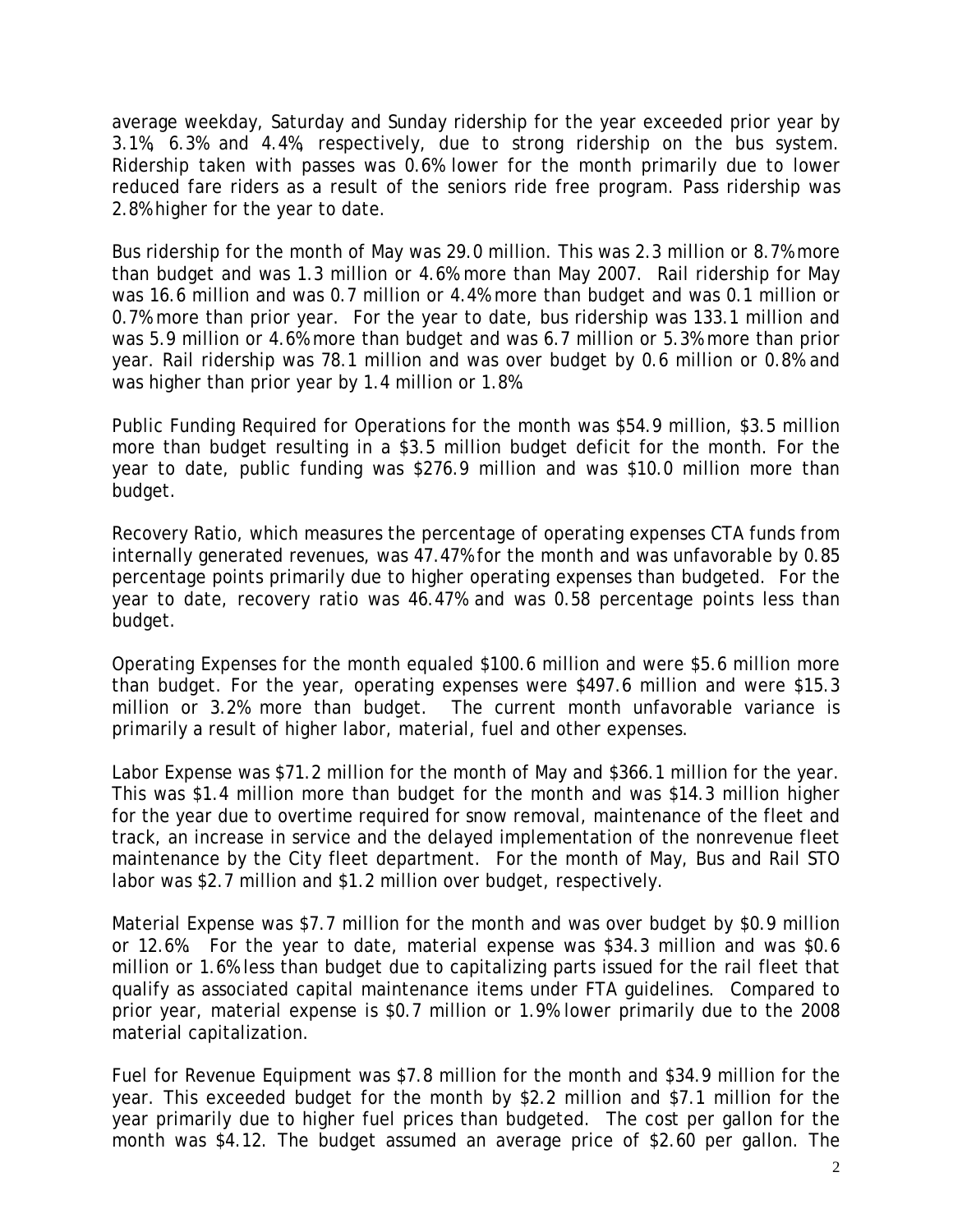buses achieved higher fuel efficiency due to receipt of more New Flyer hybrid buses. Miles per gallon were 3.28 compared to budget mpg of 2.82.

Electric Power for Revenue Equipment was \$2.0 million for the month and \$13.6 million for the year. Power expense was \$0.5 million less than budget for the month and was \$0.7 million less than budget for the year to date.

Provision for Injuries and Damages Expense was \$2.3 million for the month and \$11.7 million year to date and is on par with budget.

Purchase of Security Services was \$2.4 million for the month and was \$0.4 million less than budget. Year to date security expense is \$12.1 million and was \$1.9 million less than budget.

Other Expenses equaled \$7.2 million for the month and were \$1.9 million more than budget. The current month reflects timing differences between actual and budget for equipment and facilities maintenance expenses. Year to date other expenses were \$24.9 million and were \$2.9 million less than budget due to lower equipment maintenance, other services and non capital grant expenses and due to capitalization of elevator/escalator rehabilitation and track structure improvements.

System-Generated Revenue was \$45.7 million for the month and \$220.7 million for the year to date. This was \$2.0 million more than budget for the month and was \$5.2 million more than budget for the year principally due to higher fare and pass revenues.

Fare Revenue was \$40.0 million for the month and was \$3.3 million more than budget primarily due to higher ridership. The average fare for the month was \$0.88 per ride and was \$0.02 more than budget. Year to date fare revenue was \$189.4 million and was \$9.4 million more than budget due to higher ridership and a higher average fare. Compared to prior year, fare revenue is \$4.5 million higher for the year.

Reduced Fare Reimbursements were \$2.6 million for the month and \$13.5 million for the year. This was on par with budget.

Advertising, Charter and Concessions Revenue equaled \$2.2 million in May and was on par with budget. Year to date revenue for this category was \$11.3 million and was \$0.3 million more than budget due to higher revenue than budgeted from contracted transit services.

Investment Income was \$0.3 million for the month and \$2.5 million for the year. This was \$0.6 million less than budget for the month and \$2.5 million less than budget for the year due to a lower cash balance and lower interest rates.

Statutory Required Contributions were \$0.0 million for the month and \$0.0 for the year to date and were on par with budget.